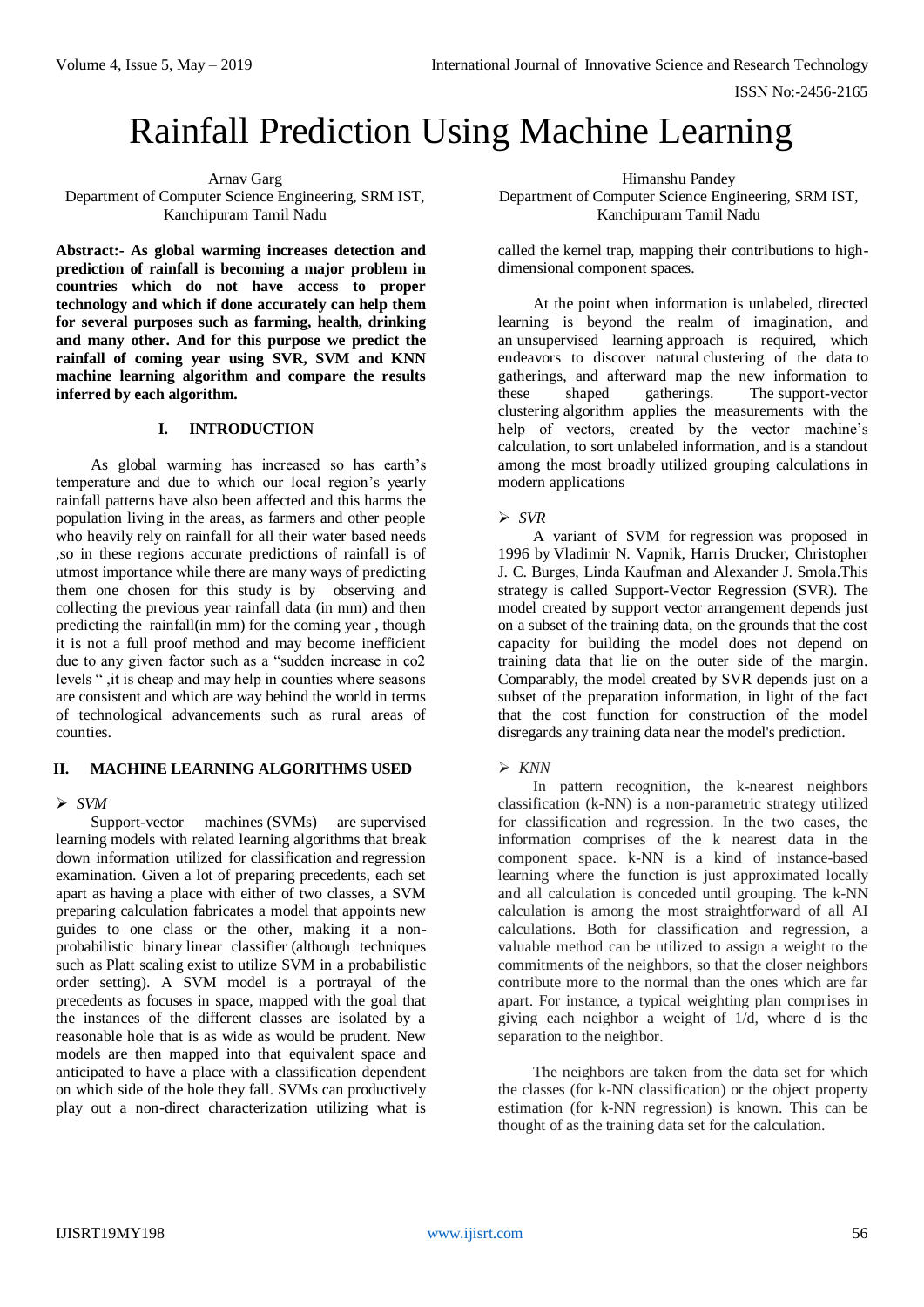ISSN No:-2456-2165

### **III. DATA SET**

The data refers to district wise rainfall (in mm) in India from period 1951-2015. [2]

The data set is released under: National Data Sharing and Accessibility Policy (NDSAP)[2] and is contributed by Dr. K. Somasundar (Chief Data Officer) Ministry of Earth Science ,India[1]

## **IV. MODELS AND THEIR RESULTS**

# *Model formalization*

The initial steps taken for the formation is data cleaning using python as the major language in the software "Jupyter notebook"[8].

Then the data is divided into training and testing data i.e data from 1951 to 2014 acts as training data and data of the year 2015 acts as testing data. Then we train each machine learning model and obtain the results in form of a graph.

#### *Results*

As it can be seen from the graphs below SVR is most efficient and SVM is more efficient than KNN. This is because to the data set being used is a time series based and SVR machine learning algorithm is the most accurate for the required task but for practical purpose one can argue that SVM is the best because even though SVR is the most accurate but in real life we get errors in recorded data and even though we may not know about how much but there is always a bias in natural rainfall patter and hence a near perfect model may prove to be inefficient so the best thing would be to add bias to SVM model and create a lower and upper limit.

## *Graphs*

The graphs are scaled between rainfall (in mm) and month of the year 2015.

- > Blue Line Predicted Values
- Green Line/ Red Dots -Actual values



Graph 1:- (Font-10, Bold): Graph plotted using SVM Machine learning algorithm